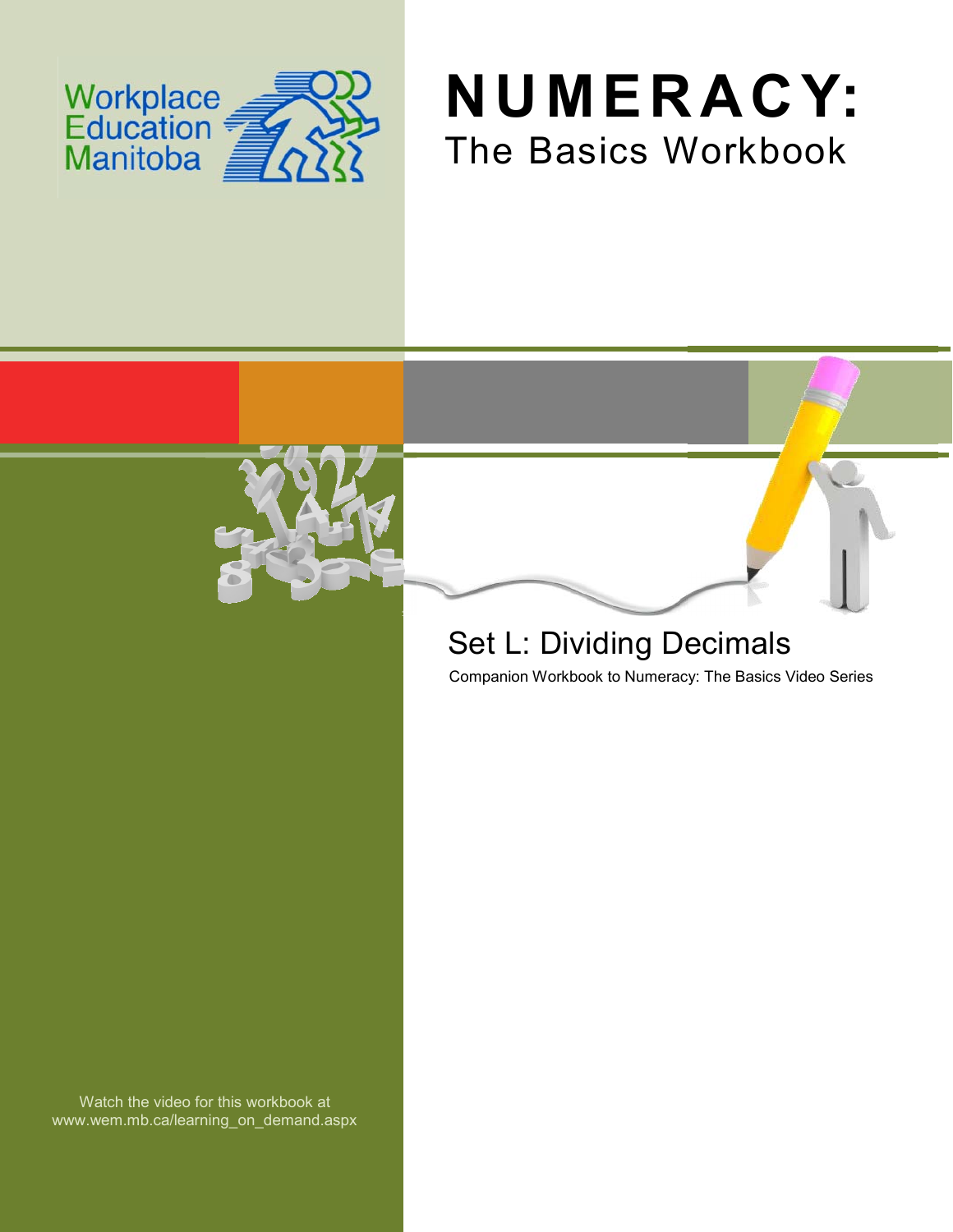Workplace Education Manitoba would like to express appreciation to the following for supporting the development of this curriculum:

> The Government of Canada Human Resource Skills Development Canada (HRSDC)

> > and

The Manitoba Government Industry Workforce Development (IWD), Entrepreneurship, Training and Trade (ETT)

Workplace Education Manitoba would also like to thank the individuals from across Manitoba who provided consultation, content, and feedback.

> For more information, visit [www.wem.mb.ca](http://www.wem.mb.ca/) or contact the Project Coordinator Lindsay Laidlaw at [info@wem.mb.ca](mailto:info@wem.mb.ca)

Workplace Education Manitoba 1000 Waverley Street Winnipeg, MB, R3T 0P3

©Workplace Education Manitoba, 2012

All rights reserved; no part of this publication may be reproduced, stored in a retrieval system, or transmitted in any form by any means, electronic, mechanical, photocopying, recording, or otherwise without

prior written permission of the Publishers. This manual may not be lent, resold, hired out or otherwise disposed by way of trade in any form of binding or cover than that which it is published, without the prior consent of the Publishers.



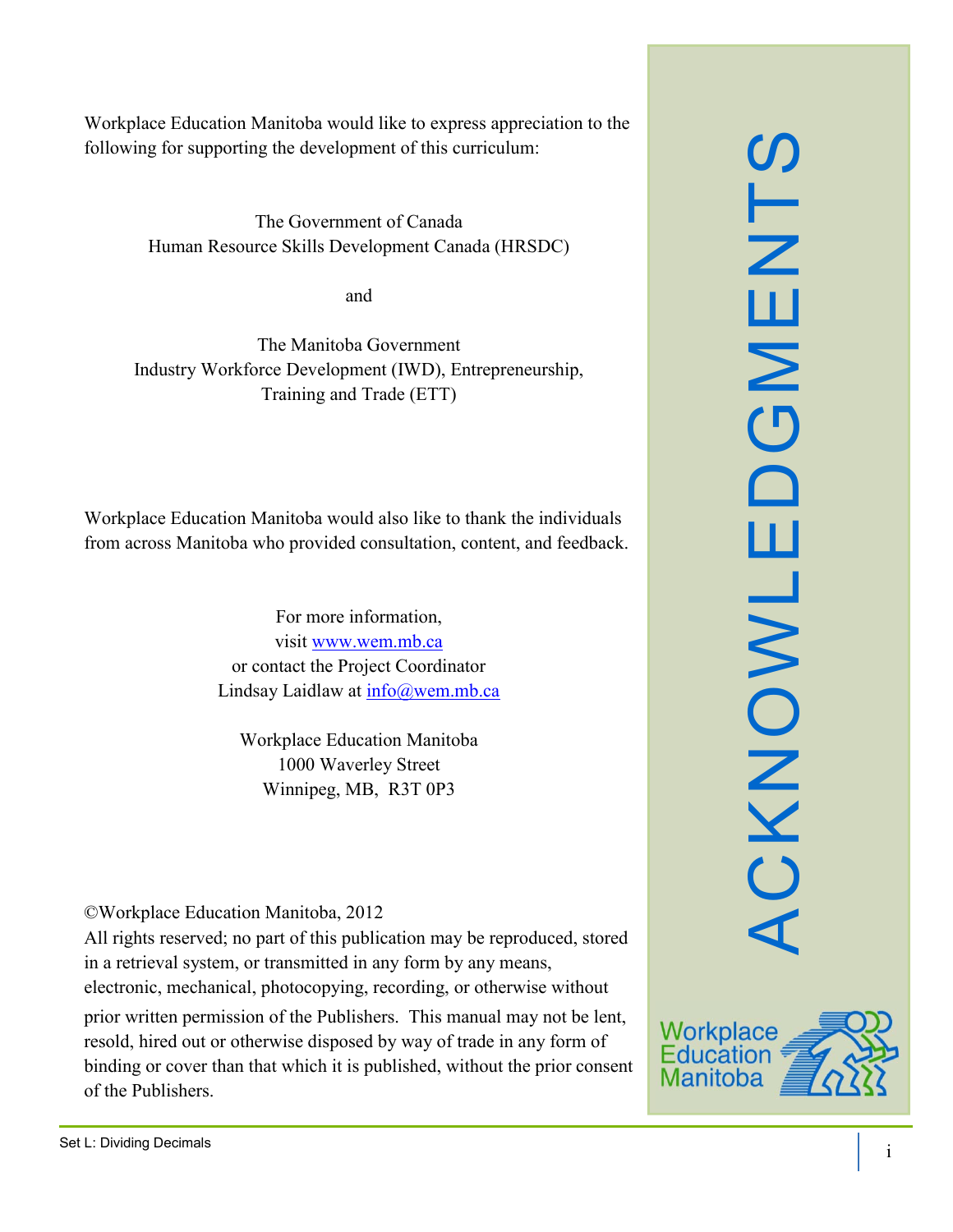## **INTRODUCTION**

### **What is Numeracy: The Basics Workbook?**

This workbook is intended to accompany Workplace Education Manitoba's (WEM) Numeracy: The Basics Video Series, a set of 50 videos that explain essential numeracy concepts.

The refresher videos cover 25 critical numeracy topics, each broken into concept and practice.

The video series and accompanying downloadable workbooks can be found on the WEM website at [http://www.wem.mb.ca/learning\\_on\\_demand.aspx](http://www.wem.mb.ca/learning_on_demand.aspx)

These Numeracy: The Basics workbooks provide an opportunity for additional skill-building practice.

#### **Numeracy: The Basics topics are:**

- Order of Operations 1
- Order of Operations 2
- Adding & Subtracting Fractions 1
- Adding & Subtracting Fractions 2
- Multiplying & Dividing Fractions  $\bullet$
- $\bullet$  Mixed & Improper Fractions
- Operations with Mixed Fractions 1  $\bullet$
- Operations with Mixed Fractions 2
- Operations with Mixed Fractions 3  $\bullet$
- $\bullet$ Adding & Subtracting Decimals
- Multiplying Decimals  $\bullet$
- Dividing Decimals  $\bullet$
- Order of Operations & Decimals  $\bullet$
- Decimals, Fractions & Percent 1  $\bullet$
- Decimals, Fractions & Percent 2  $\bullet$
- Imperial Conversions
- Metric Conversions
- Metric and Imperial Conversions
- Geometry 1 Perimeter  $\bullet$
- Geometry 2 Area  $\bullet$
- Geometry 3- Volume
- Solving Equations 1
- $\bullet$ Solving Equations 2
- Ratio & Proportion  $\bullet$
- Averages  $\bullet$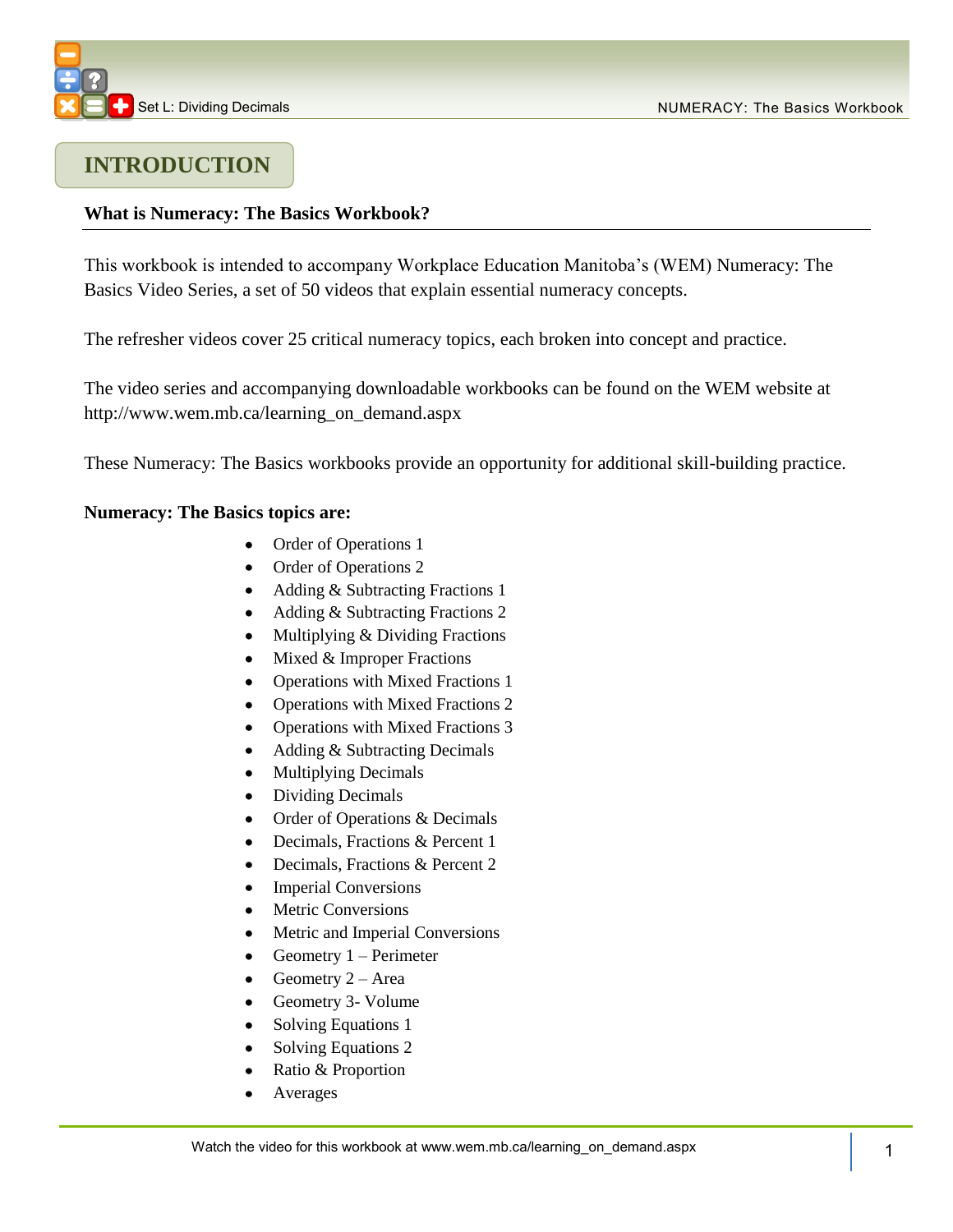

### **DIVIDING DECIMALS**

This workbook contains five skill-building practice sections. Solutions can be found at the end of the workbook.

### **Practice Section A**

Calculate the following. Stop dividing if you get more than 5 decimal places in your answer.

1.  $4.4 \div 2$  = 2.  $5.4 \div 3$  = 3.  $3.5 \div 4$ 4.  $8.5 \div 2.5$ 5.  $9.3 \div 1.5$   $=$ 6.  $0.054 \div 0.003$  = 7.  $3.8 \div 0.5$   $=$ 8.  $5.7 \div 0.25$ 9.  $13.34 \div 5.8$ 10.  $12.3 \div 1.6$  = 11.  $9.3 \div 1.8$ 12.  $12.9 \div 3.3$   $=$ 13.  $9.8 \div 2.7$ 14.  $12.97 \div 1.5$ 15.  $14.87 \div (1.5 \div 0.5)$  =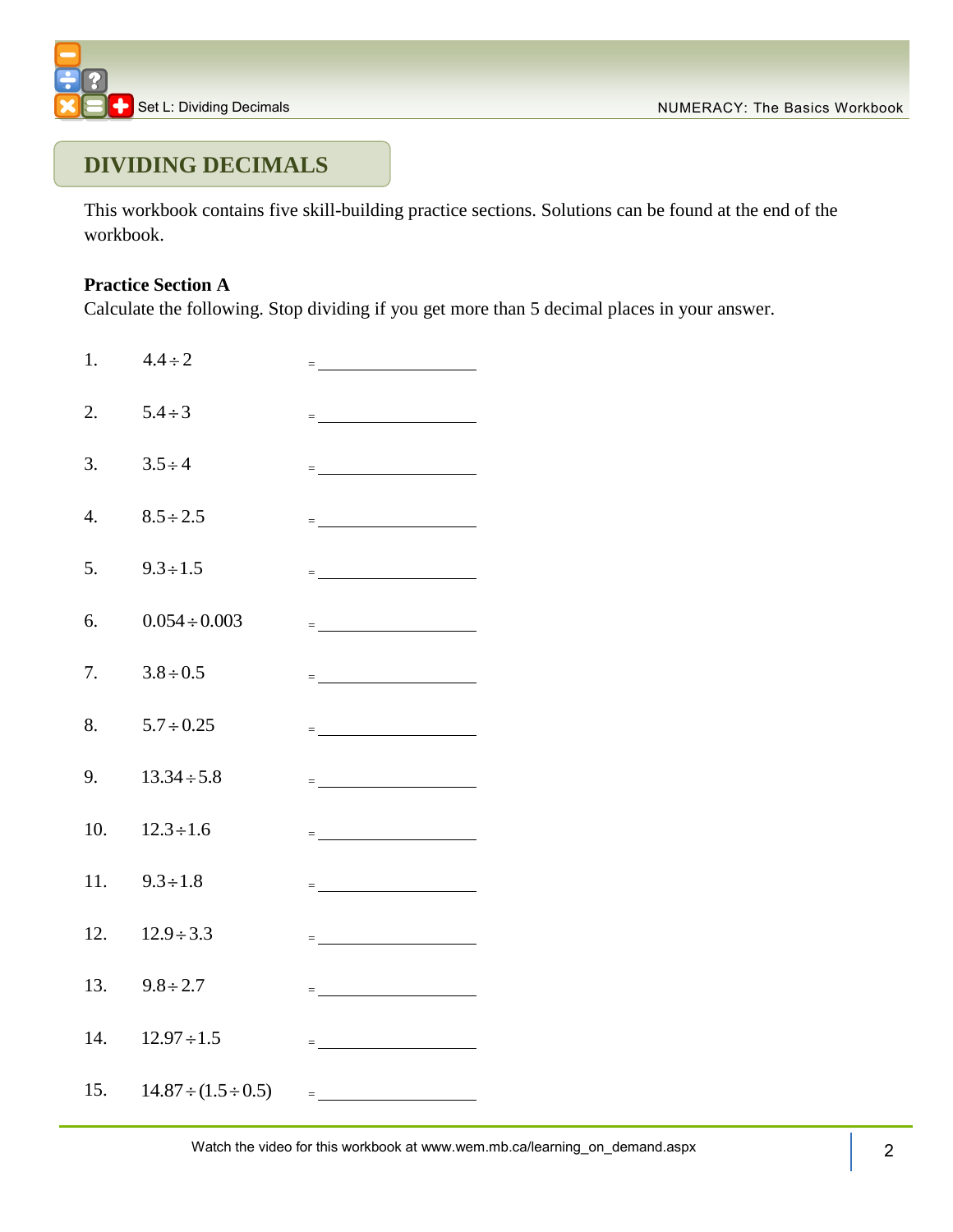

### **Practice Section B**

Calculate the following. Stop dividing if you get more than 5 decimal places in your answer.

| 1.               | $0.375 \div 0.125$    | $=\underbrace{\qquad \qquad ~~\qquad \qquad ~~\qquad \qquad ~~\qquad \qquad ~~\qquad \qquad ~~\qquad \qquad ~~\qquad \qquad ~~\qquad \qquad ~~\qquad \qquad ~~\qquad \qquad ~~\qquad \qquad ~~\qquad \qquad ~~\qquad \qquad ~~\qquad \qquad ~~\qquad \qquad ~~\qquad \qquad ~~\qquad \qquad ~~\qquad \qquad ~~\qquad \qquad ~~\qquad \qquad ~~\qquad \qquad ~~\qquad \qquad ~~\qquad \qquad ~~\qquad \qquad ~~\qquad \qquad ~~\qquad \qquad ~~\qquad \qquad ~~\qquad \qquad ~~\qquad \qquad ~~\qquad \qquad ~~\qquad \qquad ~~$                                              |
|------------------|-----------------------|------------------------------------------------------------------------------------------------------------------------------------------------------------------------------------------------------------------------------------------------------------------------------------------------------------------------------------------------------------------------------------------------------------------------------------------------------------------------------------------------------------------------------------------------------------------------------|
| 2.               | $53.3 \div 2.05$      | $\equiv$ 100 minutes of the state of the state $\sim$                                                                                                                                                                                                                                                                                                                                                                                                                                                                                                                        |
| 3.               | $14.8 \div 2.5$       | = <u>_______________________</u>                                                                                                                                                                                                                                                                                                                                                                                                                                                                                                                                             |
| $\overline{4}$ . | $15.3 \div 2.4$       | $=\underbrace{\qquad \qquad }_{\qquad \qquad }=\underbrace{\qquad \qquad }_{\qquad \qquad }=\underbrace{\qquad \qquad }_{\qquad \qquad }=\underbrace{\qquad \qquad }_{\qquad \qquad }=\underbrace{\qquad \qquad }_{\qquad \qquad }=\underbrace{\qquad \qquad }_{\qquad \qquad }=\underbrace{\qquad \qquad }_{\qquad \qquad }=\underbrace{\qquad \qquad }_{\qquad \qquad }=\underbrace{\qquad \qquad }_{\qquad \qquad }=\underbrace{\qquad \qquad }_{\qquad \qquad }=\underbrace{\qquad \qquad }_{\qquad \qquad }=\underbrace{\qquad \qquad }_{\qquad \qquad }=\underbrace{\$ |
| 5.               | $20.41 \div 2.5$      | $=$ <u>_______________________</u>                                                                                                                                                                                                                                                                                                                                                                                                                                                                                                                                           |
| 6.               | $21.525131 \div 6.1$  | $=\underbrace{\qquad \qquad }_{\qquad \qquad }=\underbrace{\qquad \qquad }_{\qquad \qquad }=\underbrace{\qquad \qquad }_{\qquad \qquad }=\underbrace{\qquad \qquad }_{\qquad \qquad }=\underbrace{\qquad \qquad }_{\qquad \qquad }=\underbrace{\qquad \qquad }_{\qquad \qquad }=\underbrace{\qquad \qquad }_{\qquad \qquad }=\underbrace{\qquad \qquad }_{\qquad \qquad }=\underbrace{\qquad \qquad }_{\qquad \qquad }=\underbrace{\qquad \qquad }_{\qquad \qquad }=\underbrace{\qquad \qquad }_{\qquad \qquad }=\underbrace{\qquad \qquad }_{\qquad \qquad }=\underbrace{\$ |
| 7.               | $4 \div 0.48$         |                                                                                                                                                                                                                                                                                                                                                                                                                                                                                                                                                                              |
| 8.               | $5.28 \div 1.8$       | $=\underbrace{\qquad \qquad }_{\qquad \qquad }=\underbrace{\qquad \qquad }_{\qquad \qquad }+\left( \begin{array}{ccccc } & \qquad & \ddots & \qquad & \vdots & \qquad \qquad & \ddots & \qquad \qquad & \ddots & \qquad \qquad & \ddots & \qquad \qquad & \ddots & \qquad \qquad & \ddots & \qquad \qquad & \ddots & \qquad \qquad & \ddots & \qquad \qquad & \ddots & \qquad \qquad & \ddots & \qquad \qquad & \ddots & \qquad \qquad & \ddots & \qquad \qquad & \ddots & \qquad \qquad & \ddots & \qquad \qquad & \ddots & \q$                                             |
| 9.               | $3.6 \div 3.7$        |                                                                                                                                                                                                                                                                                                                                                                                                                                                                                                                                                                              |
| 10.              | $12.28 \div 2.4$      | <u> = __________________________</u>                                                                                                                                                                                                                                                                                                                                                                                                                                                                                                                                         |
| 11.              | $12.9 \div 6.6$       | $=\underbrace{\qquad \qquad }_{\qquad \qquad }=\underbrace{\qquad \qquad }_{\qquad \qquad }=\underbrace{\qquad \qquad }_{\qquad \qquad }=\underbrace{\qquad \qquad }_{\qquad \qquad }=\underbrace{\qquad \qquad }_{\qquad \qquad }=\underbrace{\qquad \qquad }_{\qquad \qquad }=\underbrace{\qquad \qquad }_{\qquad \qquad }=\underbrace{\qquad \qquad }_{\qquad \qquad }=\underbrace{\qquad \qquad }_{\qquad \qquad }=\underbrace{\qquad \qquad }_{\qquad \qquad }=\underbrace{\qquad \qquad }_{\qquad \qquad }=\underbrace{\qquad \qquad }_{\qquad \qquad }=\underbrace{\$ |
| 12.              | $17.88 \div 1.44$     | $=\underbrace{\qquad \qquad }_{\qquad \qquad }=\underbrace{\qquad \qquad }_{\qquad \qquad }=\underbrace{\qquad \qquad }_{\qquad \qquad }=\underbrace{\qquad \qquad }_{\qquad \qquad }=\underbrace{\qquad \qquad }_{\qquad \qquad }=\underbrace{\qquad \qquad }_{\qquad \qquad }=\underbrace{\qquad \qquad }_{\qquad \qquad }=\underbrace{\qquad \qquad }_{\qquad \qquad }=\underbrace{\qquad \qquad }_{\qquad \qquad }=\underbrace{\qquad \qquad }_{\qquad \qquad }=\underbrace{\qquad \qquad }_{\qquad \qquad }=\underbrace{\qquad \qquad }_{\qquad \qquad }=\underbrace{\$ |
|                  | 13. $684 \div 40.5$   | $=\underbrace{\qquad \qquad }_{\qquad \qquad }=\underbrace{\qquad \qquad }_{\qquad \qquad }+\left( \begin{array}{ccccc } & \qquad & \ddots & \qquad & \ddots & \qquad & \ddots & \qquad \qquad & \ddots & \qquad \qquad & \ddots & \qquad \qquad & \ddots & \qquad \qquad & \ddots & \qquad \qquad & \ddots & \qquad \qquad & \ddots & \qquad \qquad & \ddots & \qquad \qquad & \ddots & \qquad \qquad & \ddots & \qquad \qquad & \ddots & \qquad \qquad & \ddots & \qquad \qquad & \ddots & \qquad \qquad & \ddots & \qquad \q$                                             |
|                  | 14. $21.63 \div 1.8$  | $=$ <u>_______________________</u>                                                                                                                                                                                                                                                                                                                                                                                                                                                                                                                                           |
|                  | 15. $0.875 \div 0.52$ |                                                                                                                                                                                                                                                                                                                                                                                                                                                                                                                                                                              |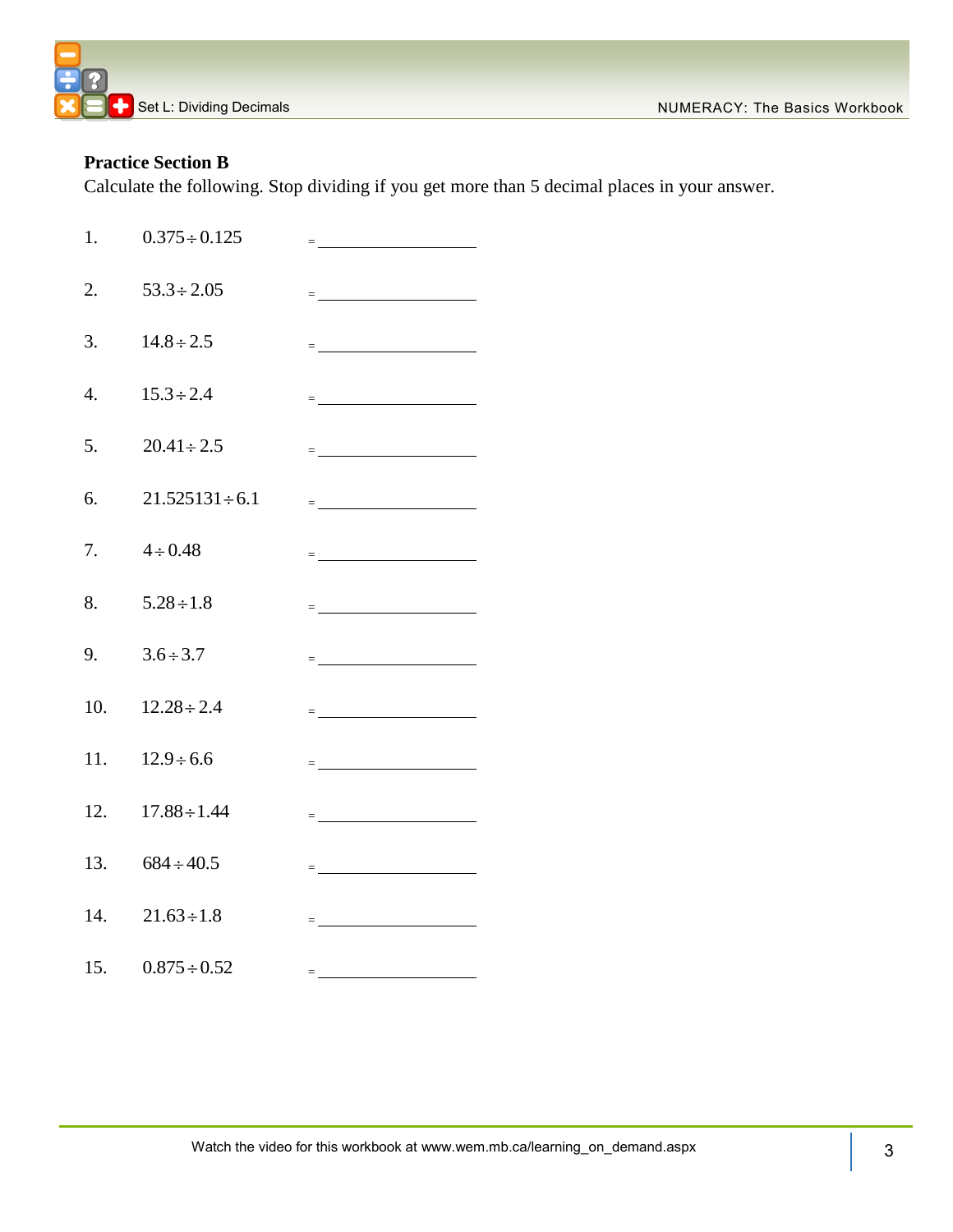### **Practice Section C**

Calculate the following.

| 1. | $2254 \div 4.6$           |         |
|----|---------------------------|---------|
| 2. | $190.875 \div 0.625$      |         |
| 3. | $12.9 \div 3.3 \div 0.05$ | $=$ $-$ |
| 4. | $144.48 \div 2.2$         |         |
| 5. | $456.8 \div 3 \div 0$     |         |

### **Practice Section D**

In this section, solutions for the practice questions contain commonly-made errors. For each question, circle the error(s) and give a correct solution.

1. Samuel says "when you divide any whole number by a decimal, the original number always gets larger." Leslie disagrees and responds by saying "I am convinced that any whole number divided by a decimal can result in a number smaller or larger than the original." Would you support Samuel or Leslie? Defend your choice.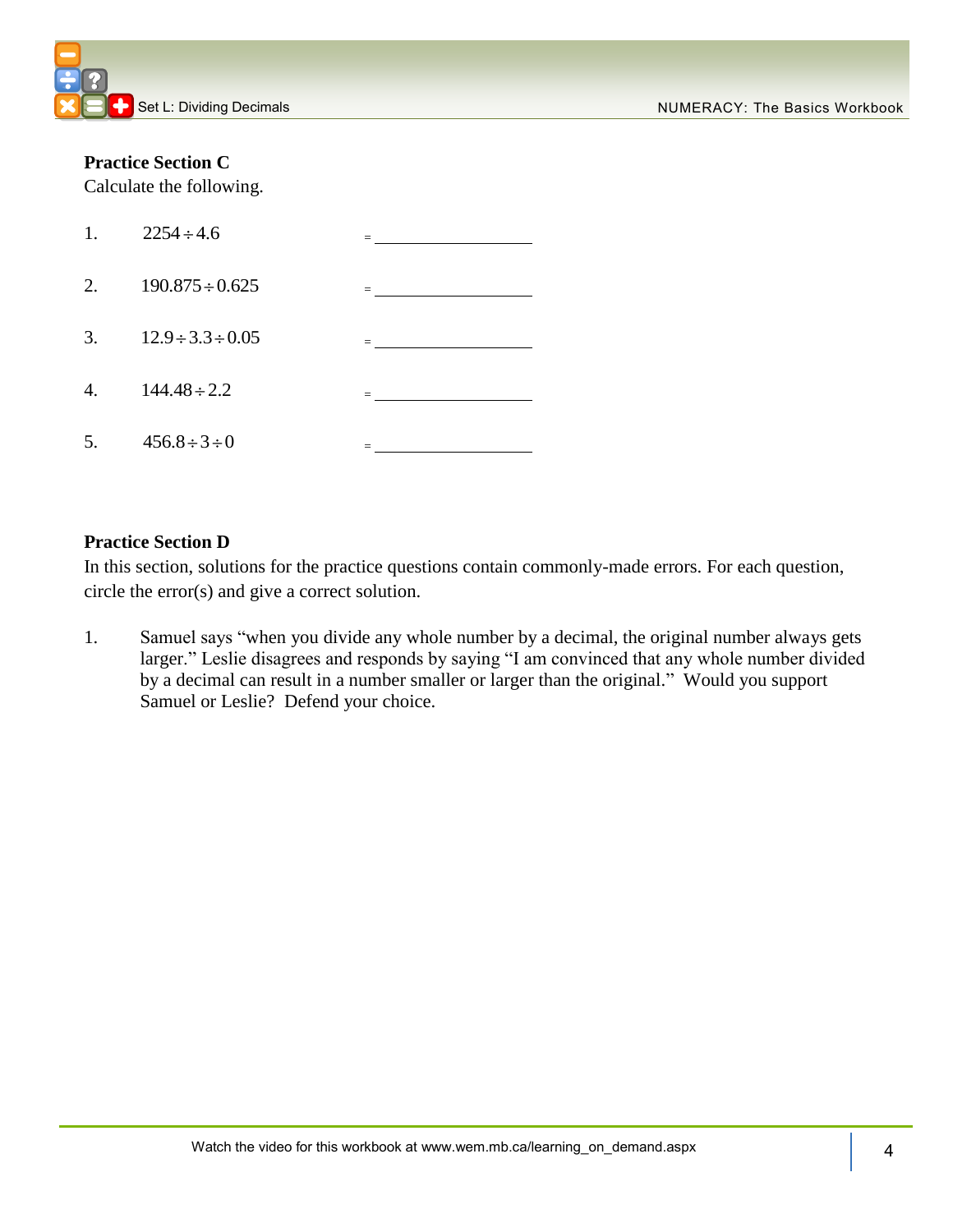Set L: Dividing Decimals Numerical Set L: Dividing Decimals Numerical Set L: Dividing Decimals

2. Below is a possible solution to a question that contains some error(s). Circle the error(s) and present a correct solution.

Calculate:

 $164.5 \div 0.47$ Solution:  $164.5 \div 0.47$ 35  $= 47 \sqrt{1645}$  $-141$ 235  $-235$ (0)

### **Practice Section E**

Challenge Question. If you can do this one, then you get an  $A^+$ .  $\odot$ 

1. a) Based on your knowledge of decimals, give an approximation of the answer to the question  $946324.5897 \div 358.48$ . Explain the rationale for your best approximation.

- b) Calculate:  $946324.5897 \div 358.48$ Round to the nearest whole number.
- c) How does your answer in (b) compare to your approximation in (a)?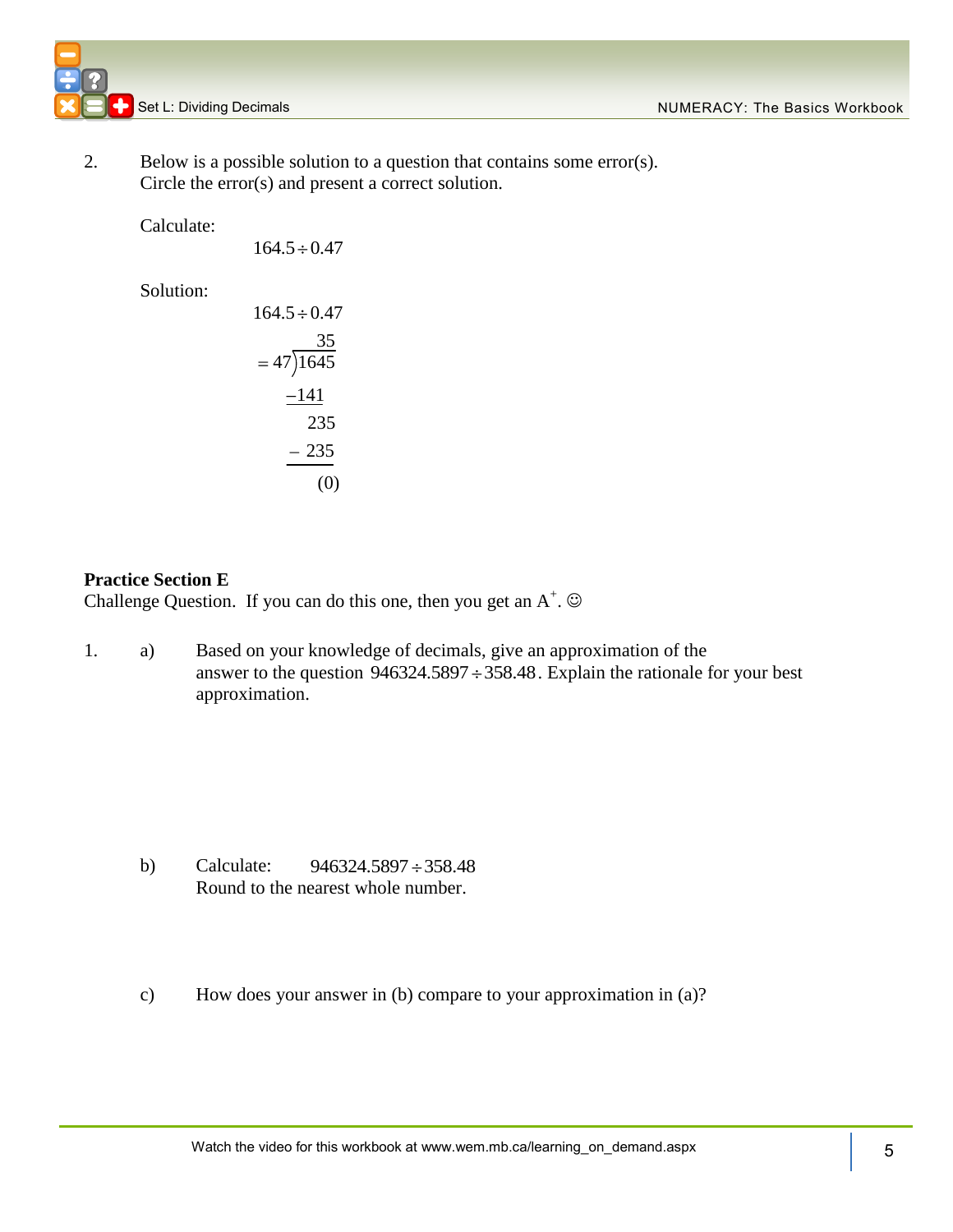NUMERACY: The Basics Workbook

# SOLUTIONS

# Set L

Dividing Decimals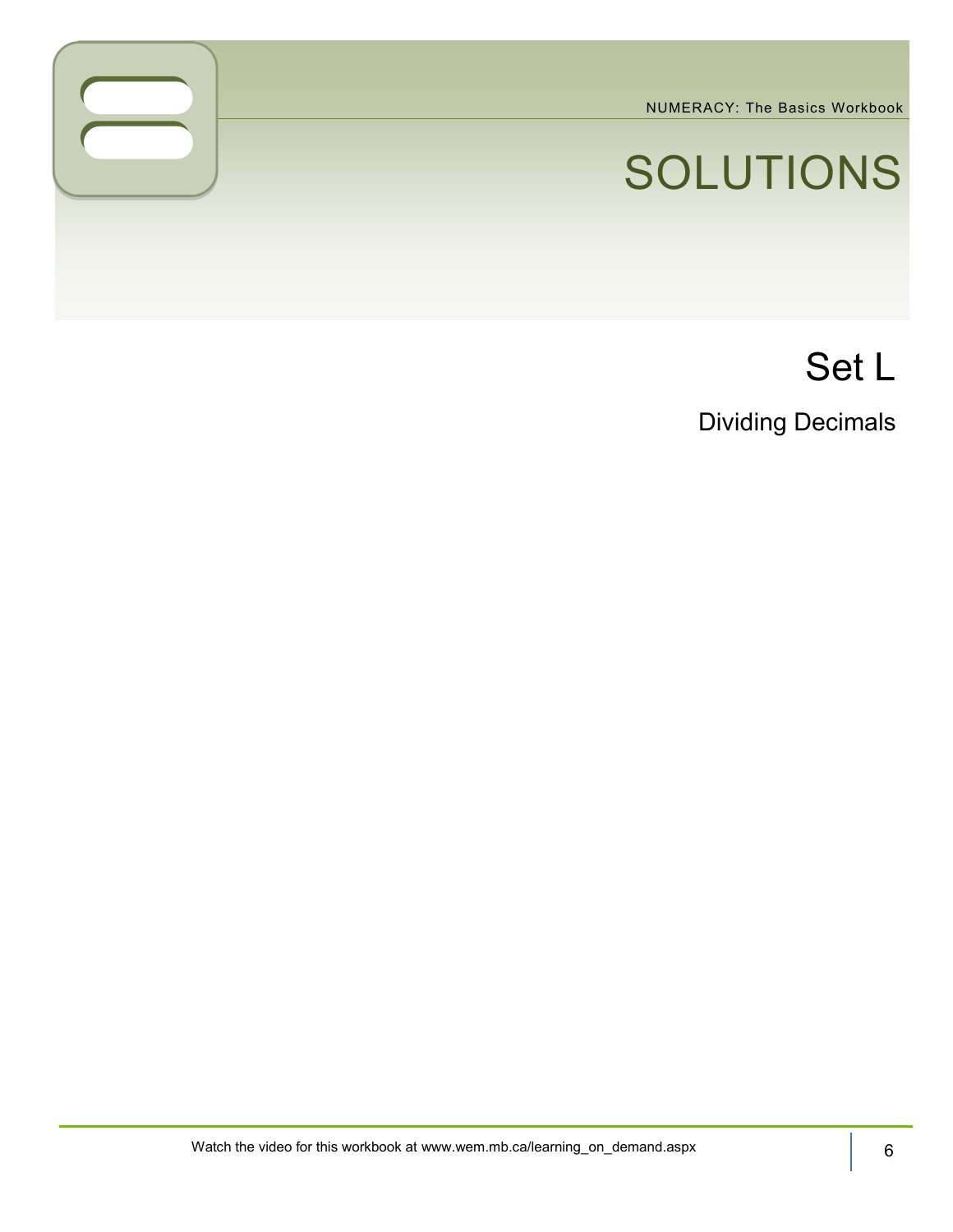

### **DIVIDING DECIMALS**

### **Practice Section A**

| 1. | Solution:<br>$4.4 \div 2$                    | 4. | Solution:<br>$8.5 \div 2.5$     |
|----|----------------------------------------------|----|---------------------------------|
|    | $=2\overline{\smash)4.4}^{2.2}$              |    | $= 25\overline{\smash)85.0}$    |
|    | $\frac{-4}{\ }$                              |    | $-75$                           |
|    | 04                                           |    | 100                             |
|    | $\frac{-4}{\phantom{000}}$<br>$\overline{0}$ |    | $-100$<br>(0)                   |
|    |                                              |    |                                 |
| 2. | Solution:<br>$5.4 \div 3$                    |    |                                 |
|    | $=3\overline{\smash)5.4}$                    | 5. | Solution:<br>$9.3 \div 1.5$     |
|    | $\frac{-3}{24}$                              |    | $=15\overline{)93.0}$           |
|    |                                              |    | $-90$                           |
|    | $\frac{-24}{2}$                              |    | 30                              |
|    | $\overline{0}$                               |    | $-30$                           |
|    |                                              |    | $\overline{0}$                  |
| 3. | Solution:<br>$3.5 \div 4$                    |    |                                 |
|    | $=4\overline{)3.500}$                        | 6. | Solution:<br>$0.054 \div 0.003$ |
|    | $-0$                                         |    |                                 |
|    | 35                                           |    | $=\frac{18}{3}$                 |
|    | $-32$                                        |    | $-3$                            |
|    | 30                                           |    | 24                              |
|    | $-28$                                        |    | $-24$                           |
|    | 20                                           |    | $\boldsymbol{0}$                |
|    | $-20$                                        |    |                                 |
|    | $\boldsymbol{0}$                             |    |                                 |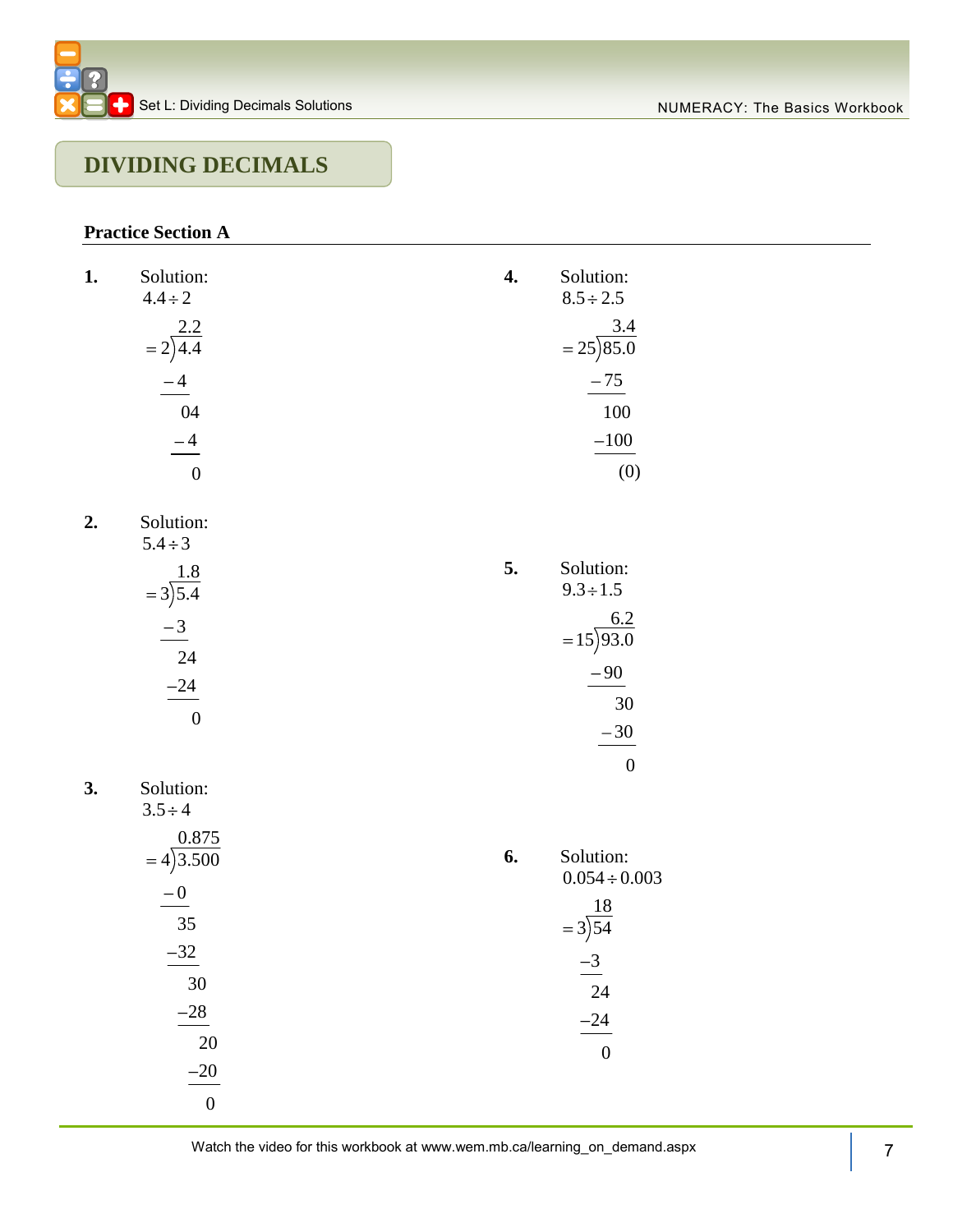NUMERACY: The Basics Workbook

| Set L: Dividing Decimals Solutions |
|------------------------------------|

| 7. | Solution:                     | 10. | Solution:                                 |
|----|-------------------------------|-----|-------------------------------------------|
|    | $3.8 \div 0.5$                |     | $12.3 \div 1.6$                           |
|    | $= 5\overline{\smash)38.0}$   |     | $=16\overline{)123.0000}$                 |
|    | $-35$                         |     | $-112$                                    |
|    | 30                            |     | 110                                       |
|    | $-30$                         |     | $-96$                                     |
|    | $\overline{0}$                |     | 140                                       |
|    |                               |     | $-128$                                    |
| 8. | Solution:                     |     | 120                                       |
|    | $5.7 \div 0.25$               |     | $-112$                                    |
|    |                               |     | 80                                        |
|    | $= 25\overline{\smash)570.0}$ |     | $-80$                                     |
|    | $-50$                         |     | $\boldsymbol{0}$                          |
|    | 70                            |     |                                           |
|    | $-50$                         | 11. | Solution:                                 |
|    | 200                           |     | $9.3 \div 1.8$                            |
|    | $-200$                        |     |                                           |
|    | $\boldsymbol{0}$              |     | $=18\overline{)93.000} = 5.1\overline{6}$ |
|    |                               |     | $-90$                                     |
| 9. | Solution:                     |     | 30                                        |
|    | $13.34 \div 5.8$              |     | $-18$                                     |
|    | $=58\overline{)133.4}$        |     | 120                                       |
|    | $-116$                        |     | $-108$                                    |
|    | 174                           |     | 120                                       |
|    | $-174$                        |     | $-108$                                    |
|    | $\boldsymbol{0}$              |     | 120                                       |
|    |                               |     |                                           |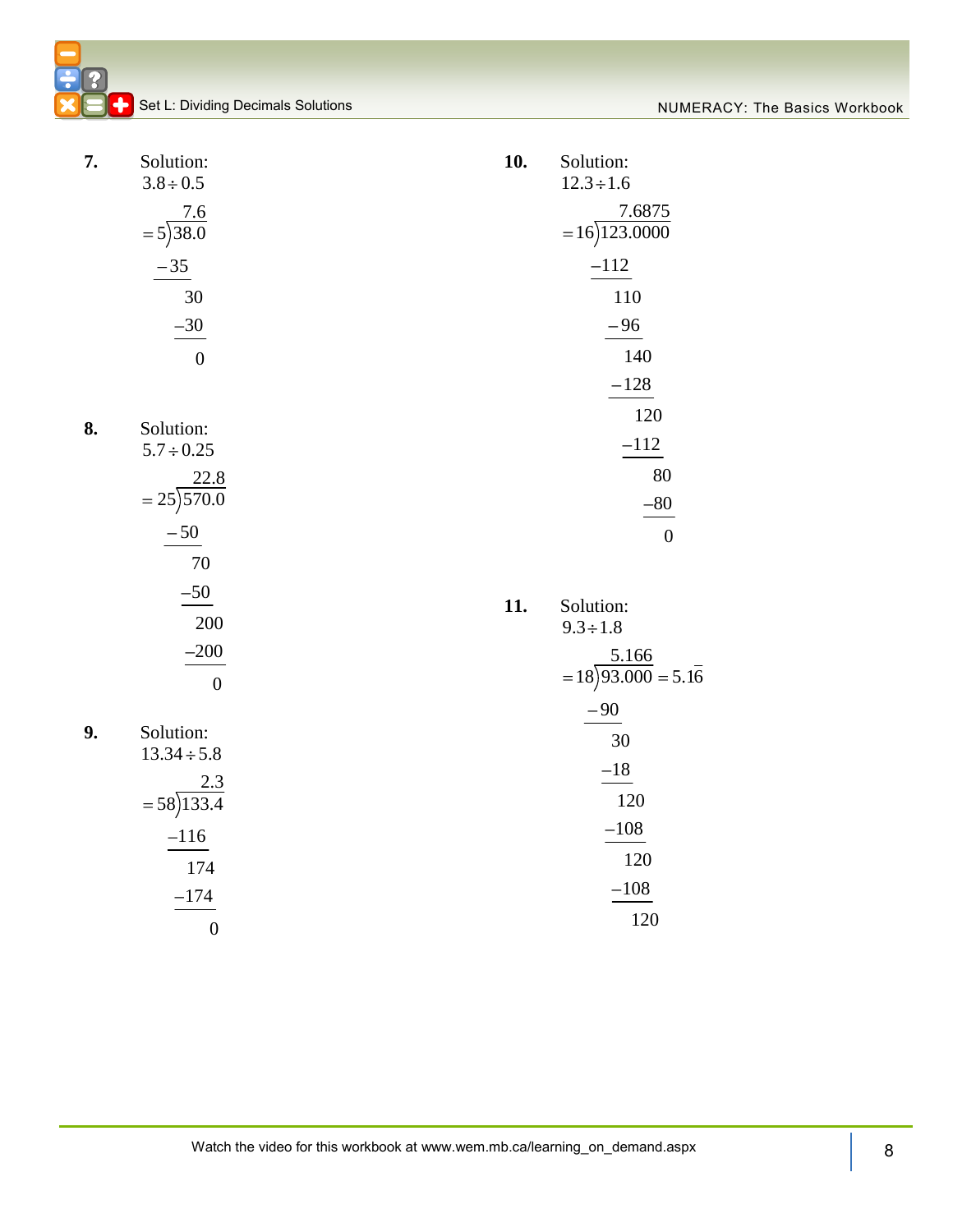| 12. | Solution:                                         | 14. | Solution:                                          |
|-----|---------------------------------------------------|-----|----------------------------------------------------|
|     | $12.9 \div 3.3$                                   |     | $12.97 \div 1.5$                                   |
|     | $\frac{3.9090}{=33\overline{)129.0000}} = 3.9090$ |     | $= 15\overline{\smash)129.700} = 8.64\overline{6}$ |
|     | $-99$                                             |     | $-120$                                             |
|     | 300                                               |     | 97                                                 |
|     | $-297$                                            |     | $-90$                                              |
|     | 300                                               |     | 70                                                 |
|     | $-297$                                            |     | $-60$                                              |
|     | $\overline{3}$                                    |     | 100                                                |
|     |                                                   |     | $-90$                                              |
| 13. | Solution:                                         |     | 100                                                |
|     | $9.8 \div 2.7$                                    | 15. | Solution:                                          |
|     | $= 27\overline{)98.000} = 3.\overline{629}$       |     | $1.5 \div 0.5$                                     |
|     |                                                   |     |                                                    |
|     | $-81$                                             |     | $= 5\overline{\smash)15}$                          |
|     | 170                                               |     | $\frac{-15}{2}$                                    |
|     | $-162$                                            |     | $\overline{0}$                                     |
|     | 80                                                |     |                                                    |
|     | $-54$                                             |     | $14.87 \div 3$                                     |
|     | 260                                               |     | $=\frac{4.956}{3 \cdot 14.870} = 4.95\overline{6}$ |
|     | $-243$                                            |     |                                                    |
|     | 170                                               |     | $-12$                                              |
|     |                                                   |     | 28                                                 |
|     |                                                   |     | $-27$                                              |
|     |                                                   |     | 17                                                 |
|     |                                                   |     | $-15$                                              |
|     |                                                   |     | 20                                                 |
|     |                                                   |     | $-18$                                              |
|     |                                                   |     | 20                                                 |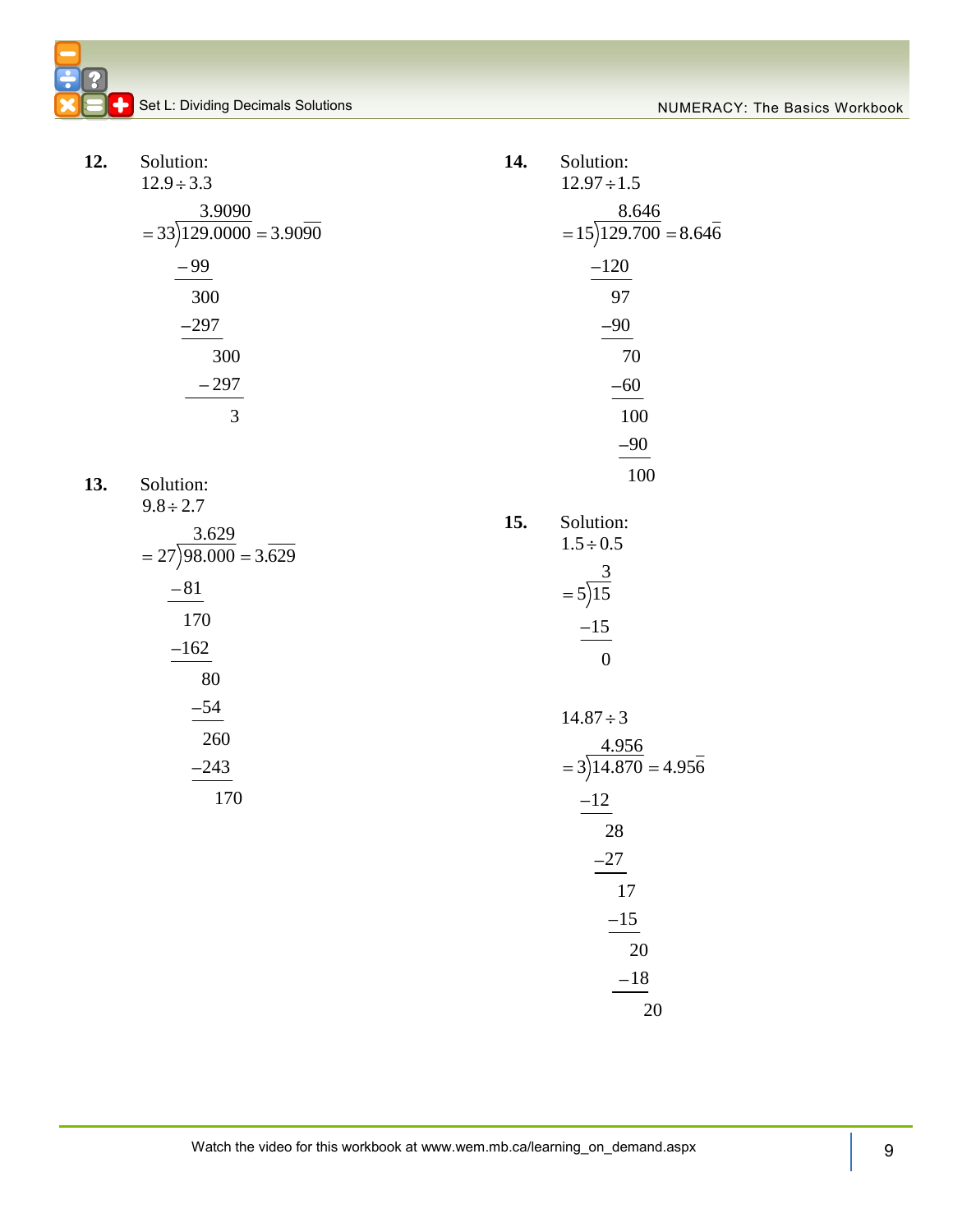### **Practice Section B**

| 1. | Solution:<br>$0.375 \div 0.125$     | 4. | Solution:<br>$15.3 \div 2.4$    |
|----|-------------------------------------|----|---------------------------------|
|    | $=125\overline{\smash)375}$         |    | 6.375<br>$= 24$ )153.00000      |
|    | $-375$                              |    | $-144$                          |
|    | $\overline{0}$                      |    | 90                              |
|    |                                     |    | $-72$                           |
| 2. | Solution:                           |    | 180<br>$-168$                   |
|    | $53.3 \div 2.05$<br>26              |    | 120                             |
|    | $= 205\overline{\smash{\big)}5330}$ |    | $-120$                          |
|    | $-410$                              |    | $\overline{0}$                  |
|    | 1230                                |    |                                 |
|    | $-1230$                             | 5. | Solution:<br>$20.41 \div 2.5$   |
|    | $\boldsymbol{0}$                    |    | $= 25\overline{\smash)204.100}$ |
| 3. | Solution:                           |    | $-200$                          |
|    | $14.8 \div 2.5$<br>5.92             |    | 41                              |
|    | $= 25\sqrt{148.0}$                  |    | $-25$                           |
|    | $-125$                              |    | 160<br>$-150$                   |
|    | 230                                 |    | 100                             |
|    | $-225$                              |    | $-100$                          |
|    | 50                                  |    | $\boldsymbol{0}$                |
|    | $-50$                               |    |                                 |
|    | $\boldsymbol{0}$                    |    |                                 |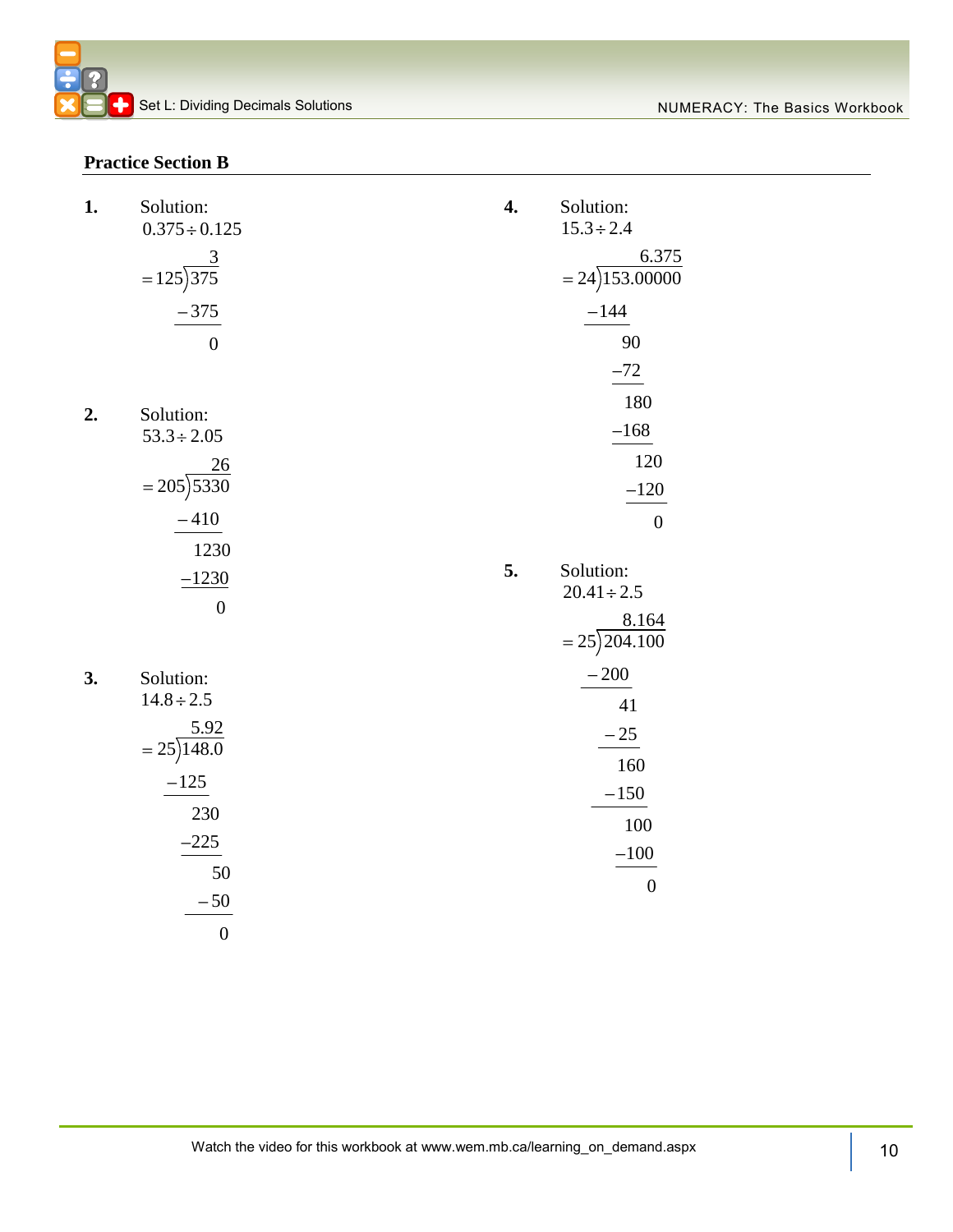| 6. | Solution:                                | 8.  | Solution:                                               |
|----|------------------------------------------|-----|---------------------------------------------------------|
|    | $21.525131 \div 6.1$                     |     | $5.28 \div 1.8$                                         |
|    | $=\frac{3.52871}{215.25131}$             |     | $= 18\overline{\smash{\big)}52.800} = 2.93\overline{3}$ |
|    | $-183$                                   |     | $-36$                                                   |
|    | 322                                      |     | 168                                                     |
|    | $-305$                                   |     | $-162$                                                  |
|    | 175                                      |     | 60                                                      |
|    | $-122$                                   |     | $-54$                                                   |
|    | 531                                      |     | 60                                                      |
|    | $-488$                                   |     |                                                         |
|    | 433                                      | 9.  | Solution:<br>$3.6 \div 3.7$                             |
|    | $-427$                                   |     |                                                         |
|    | 61                                       |     | $= 37\overline{)36.000} = 2.\overline{972}$             |
|    | $-61$                                    |     | $-333$                                                  |
|    | (0)                                      |     | 270                                                     |
|    |                                          |     | $-259$                                                  |
| 7. | Solution:<br>$4 \div 0.48$               |     | 110                                                     |
|    |                                          |     | $-74$                                                   |
|    | $=48\overline{)400.00} = 8.\overline{3}$ |     | 360                                                     |
|    | $-384$                                   |     |                                                         |
|    | 160                                      | 10. | Solution:<br>$12.28 \div 2.4$                           |
|    | $-144$                                   |     |                                                         |
|    | 160                                      |     | $= 24\overline{)122.8000} = 5.11\overline{6}$           |
|    |                                          |     | $-120$                                                  |
|    |                                          |     | 28                                                      |
|    |                                          |     | $-24$                                                   |
|    |                                          |     | 40                                                      |
|    |                                          |     | $-24$                                                   |
|    |                                          |     | 160                                                     |
|    |                                          |     | $-144$                                                  |
|    |                                          |     | 160                                                     |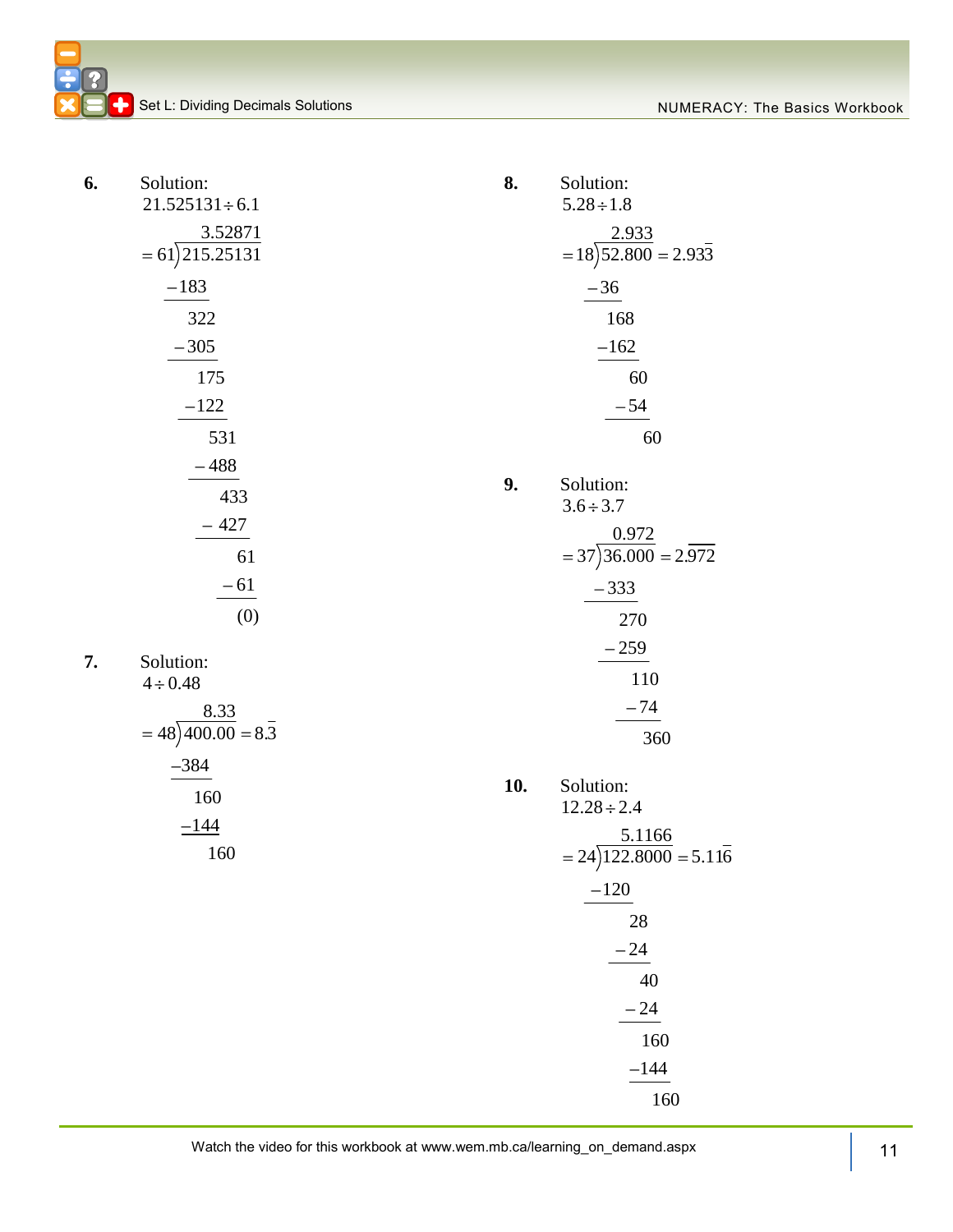**C**Set L: Dividing Decimals Solutions Numeractive Control of the Basics Workbook

| 11. | Solution:                                                    | 13. | Solution:                                                        |
|-----|--------------------------------------------------------------|-----|------------------------------------------------------------------|
|     | $12.9 \div 6.6$                                              |     | $684 \div 40.5$                                                  |
|     | 1.95454                                                      |     | $= 405\overline{\smash{\big)}6840.00} = 16.\overline{\smash{8}}$ |
|     | $= 66\overline{)129.00000} = 1.954$                          |     |                                                                  |
|     | $-66$                                                        |     | $-405$                                                           |
|     | 630                                                          |     | 2790                                                             |
|     | $-594$                                                       |     | $-2430$                                                          |
|     | 360                                                          |     | 3600                                                             |
|     | $-330$                                                       |     | $-3240$                                                          |
|     | 300                                                          |     | 3600                                                             |
|     | $-264$                                                       |     | $-3240$                                                          |
|     | 360                                                          |     | 360                                                              |
|     | $-330$                                                       |     |                                                                  |
|     | 30                                                           | 14. | Solution:                                                        |
|     |                                                              |     | $21.63 \div 1.8$                                                 |
|     |                                                              |     | 12.0166                                                          |
| 12. | Solution:<br>$17.88 \div 1.44$                               |     | $=18\overline{)216.3000} = 12.01\overline{6}$                    |
|     |                                                              |     | $-18$                                                            |
|     | $\frac{12.4166}{=144\overline{)1788.0000}=12.41\overline{6}$ |     | 36                                                               |
|     | $-144$                                                       |     | $-36$                                                            |
|     | 348                                                          |     | 03                                                               |
|     | $-288$                                                       |     | $-0$                                                             |
|     | 600                                                          |     | 30                                                               |
|     | $-576$                                                       |     | $-18$                                                            |
|     | 240                                                          |     | 120                                                              |
|     | $-144$                                                       |     | $-108$                                                           |
|     | 960                                                          |     | 120                                                              |
|     | $-864$                                                       |     |                                                                  |
|     | 960                                                          |     |                                                                  |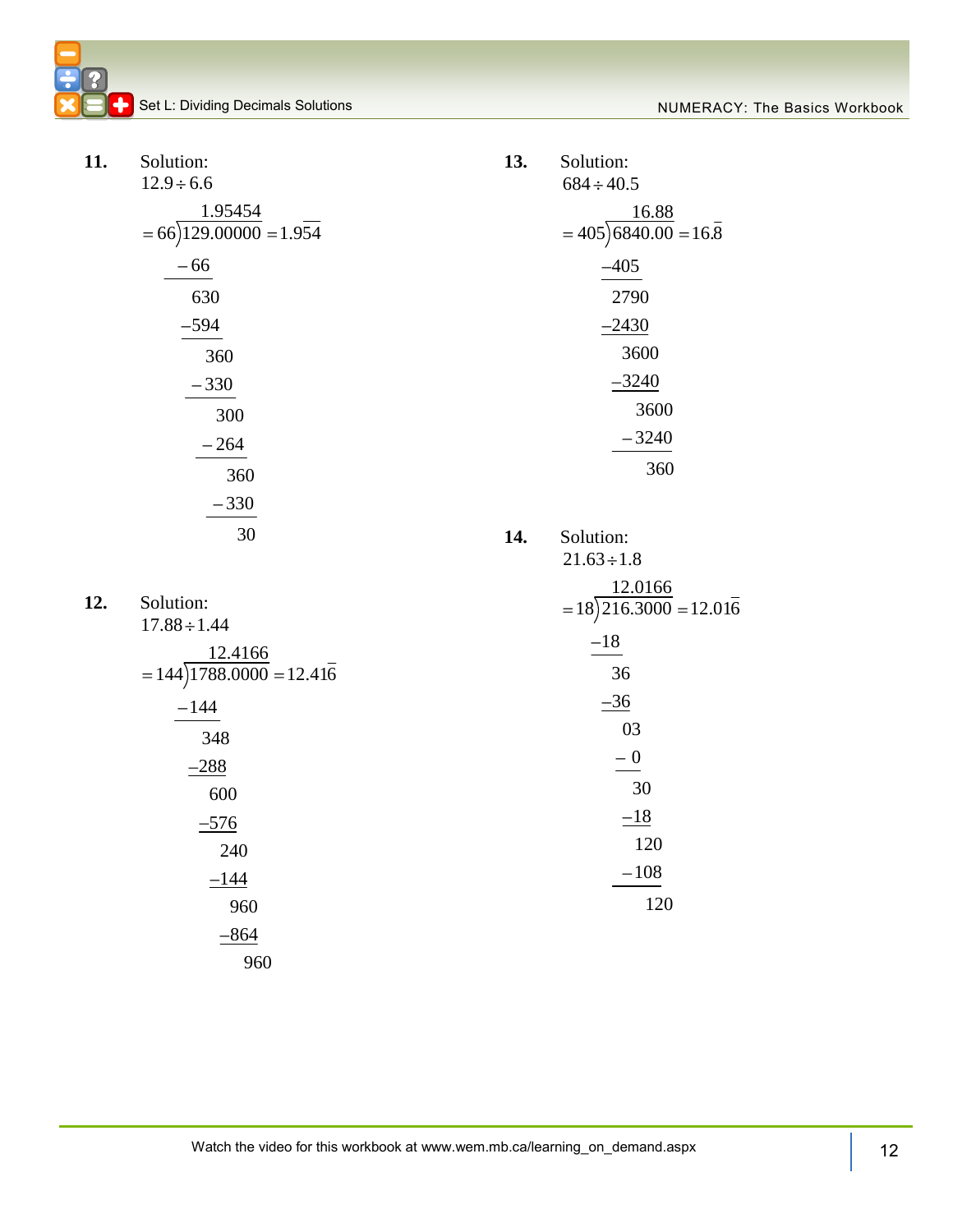**15.** 

| Solution:                                             |
|-------------------------------------------------------|
| $0.875 \div 0.52$                                     |
| $=\frac{1.68269}{52\overline{\smash{\big)}87.50000}}$ |
| -52                                                   |
| 355                                                   |
| -312                                                  |
| 430                                                   |
| -416                                                  |
| 140                                                   |
| –104                                                  |
| 360                                                   |
| -312                                                  |
| 480                                                   |
| –468                                                  |
| 12                                                    |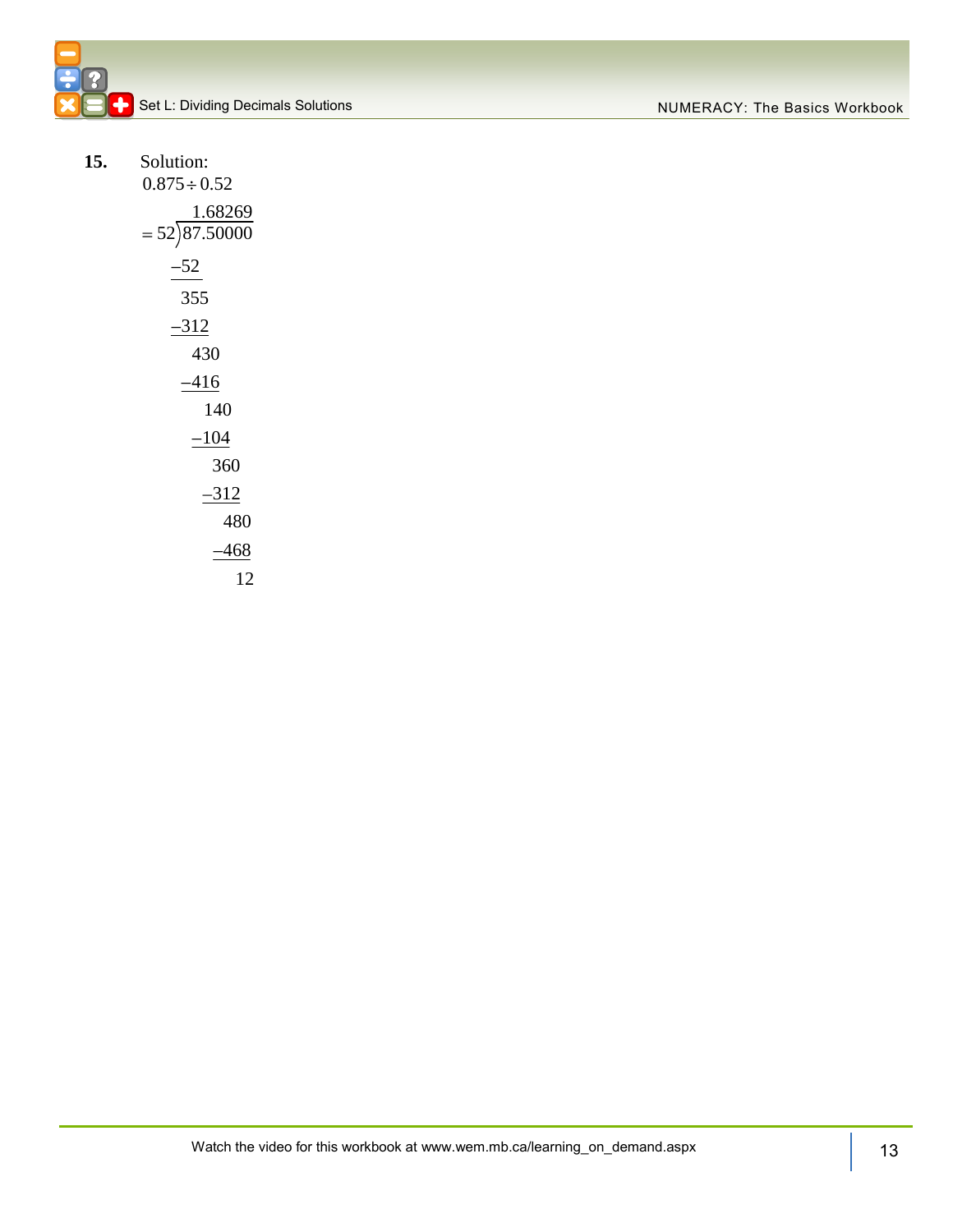### **Practice Section C**

| 1. | Solution:        | Solution:<br>3.                              |                                                     |
|----|------------------|----------------------------------------------|-----------------------------------------------------|
|    |                  |                                              | $3.90 \div 0.05$                                    |
|    |                  |                                              | 78.181                                              |
|    | $2254 \div 4.6$  | $12.9 \div 3.3$                              | $= 5\overline{\smash{)}390.909} = 78.\overline{18}$ |
|    | 490              | 3.9090                                       | $-35$                                               |
|    | $= 46$ ) 22540   | $= 33\overline{)129.0000} = 3.\overline{90}$ | 40                                                  |
|    | $-184$           | $-99$                                        | $-40$                                               |
|    | 414              | 300                                          | 9                                                   |
|    | $-414$           | $-297$                                       | $\overline{-5}$                                     |
|    | $\boldsymbol{0}$ | 300                                          | 40                                                  |
|    | $-0$             | $-297$                                       | $-40$                                               |
|    | $\boldsymbol{0}$ | 30                                           | 9                                                   |
|    |                  |                                              | $-5$                                                |
|    |                  |                                              | $\overline{4}$                                      |
|    |                  |                                              |                                                     |

| 2. | Solution:            | Solution:<br>4.<br>$144.48 \div 2.2$  |
|----|----------------------|---------------------------------------|
|    | $190.875 \div 0.625$ | 65.672                                |
|    | 305.4                | $= 22\overline{)1444.80000} = 65.672$ |
|    | $= 625$ )190875.0    | $-132$                                |
|    | $-1875$              | 124                                   |
|    | 337                  | $-110$                                |
|    | $-0$                 | 148                                   |
|    | 3375                 | $-132$                                |
|    | $-3125$              | 160                                   |
|    | 2500                 | $-154$                                |
|    | $-2500$              | 60                                    |
|    | $\theta$             | -44                                   |
|    |                      | 160                                   |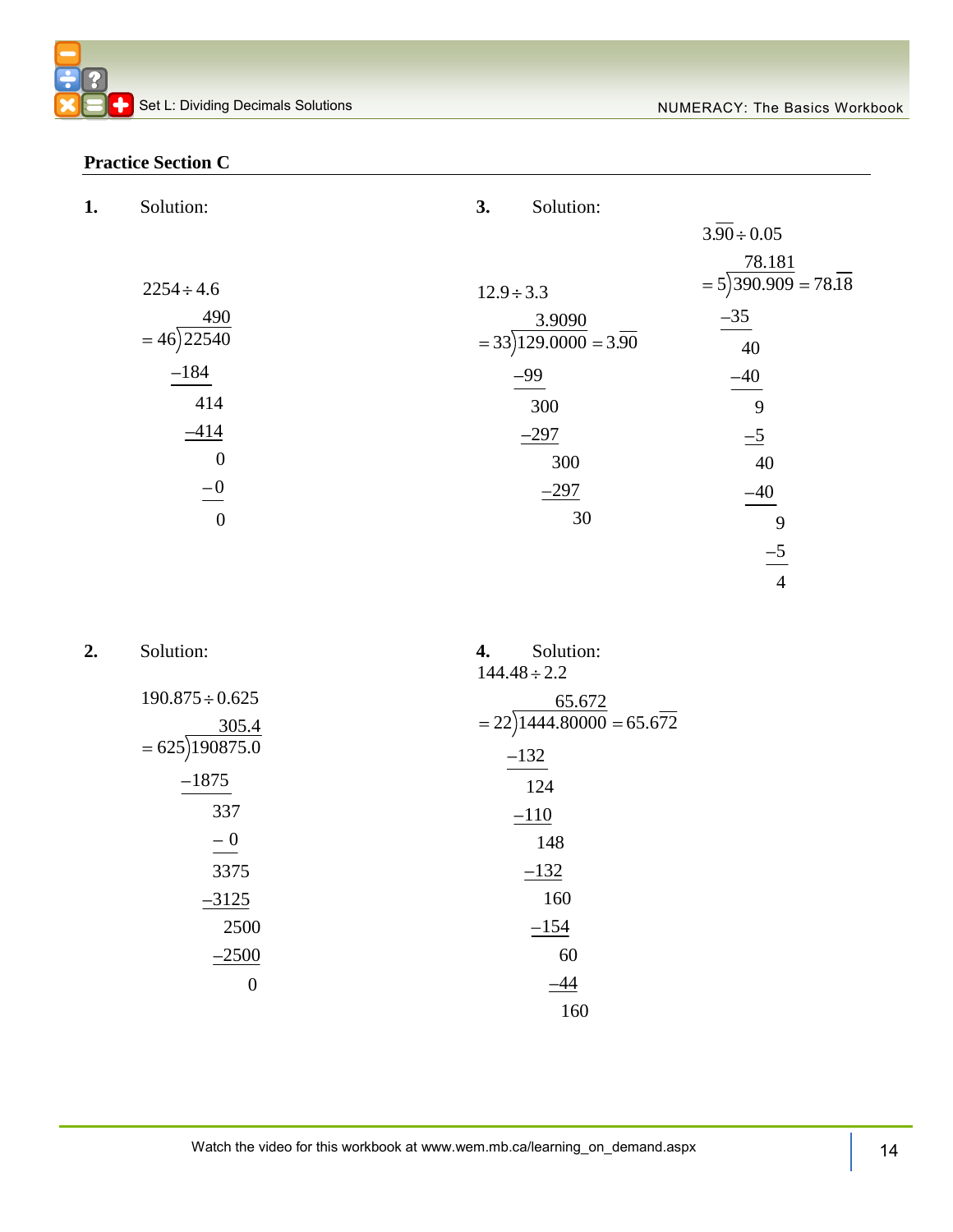

### **5.** Solution:

There is no need to do the first division  $(456.8 \div 3)$  because you can NEVER divide by 0! It is impossible to divide something (i.e.  $456.8 \div 3$ ) by nothing (i.e.  $\div 0$ ), therefore this question has no solution.

### **Practice Section D**

**1.** Solution:

The answer to this question depends on the definition of decimal. It is true that a decimal greater than 0 and less than 1 would make Samuel correct as in the example  $12 \div 0.5 = 24$ . Really though, a decimal is defined as any number with a decimal point, for example  $12 \div 1.5 = 8$ . Therefore, 0.5 and 1.5 are both considered decimal numbers and so Leslie is correct.

### **2.** Solution:

There is one error in line 1. The decimal was moved 2 places to the right on the 0.47, but only moved 1 decimal place to the right on the 164.5.

The correct solution is:

$$
164.5 \div 0.47
$$
  
= 47)16450  

$$
\underline{-141}
$$
  
235  

$$
\underline{-235}
$$
  
0  

$$
\underline{-0}
$$
  
(0)